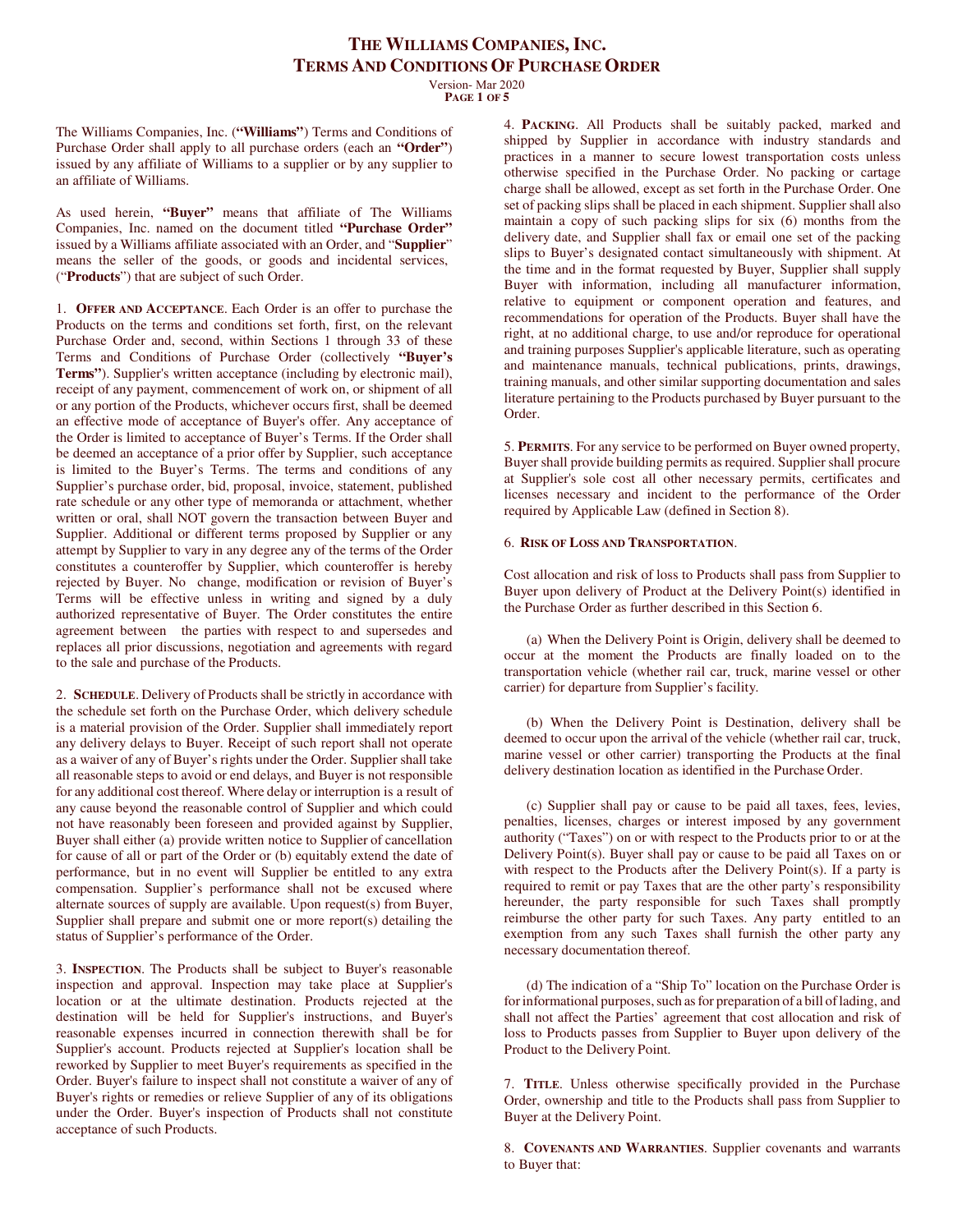Version- Mar 2020 **PAGE 2 OF 5**

(a) Supplier is, and shall remain, familiar with applicable laws, regulations, rules, ordinances, codes, orders and decrees of any governmental authority ("**Applicable Law**") affecting the Order or the Products, and shall comply and cause all its employees, agents, subcontractors and other representatives to comply with Applicable Law and with any and all applicable Buyer policies that are identified in Buyer's Terms;

(b) The Products (i) shall conform to Supplier's affirmations of fact and promises, to the descriptions, samples and models furnished by Supplier, to industry standards and practices for similar Products and to all Buyer specifications, (ii) are new and of good material and workmanship and free from defects in design, (iii) are and will remain free from defects in material, workmanship and design for the earlier of twenty-four (24) months from the date of delivery for the defective Product to Buyer or twelve (12) months from date the defective Product was placed into operation by Buyer, (iv) are fit for any ordinary or known particular purpose, and (v) are manufactured, procured and produced in compliance with Applicable Law; and

(c) Supplier has and shall transfer good title to the Products to Buyer free and clear of any liens, adverse claims or other encumbrances.

The covenants and warranties made by Supplier hereunder are in addition to, and shall not be construed as restricting or limiting any warranties of Supplier, expressed or implied, which are otherwise provided by law. **BUYER IS ENTITLED TO ALL REMEDIES UNDER LAW, WITHOUT LIMITATION AS TO SCOPE OR TIME, FOR BREACH OF THE ABOVE WARRANTIES**.

9. **INTELLECTUAL PROPERTY**. If during the performance of the Order, Supplier develops new inventions, discoveries, improvements, copyrightable works, or creations (collectively "**Intellectual Property**"), Supplier agrees to fully and promptly disclose such Intellectual Property to Buyer. Buyer and Supplier agree to discuss the possibility of transferring ownership of such Intellectual Property from Supplier to Buyer. If the parties agree that an assignment of the Intellectual Property is mutually beneficial, the parties will negotiate in good faith to enter into a separate agreement that will affect the transfer of ownership of the Intellectual Property from Supplier to Buyer on mutually agreeable terms. If the parties elect to forego the assignment of Intellectual Property from Supplier to Buyer or cannot agree on the terms of an Intellectual Property assignment, Supplier agrees to grant and hereby grants to Buyer a perpetual, royalty-free, fully-paid, worldwide license under the Intellectual Property as necessary to use and fully enjoy the Products. Such a license to the Intellectual Property shall be freely transferable by Buyer in connection with a transfer of the Products. Supplier agrees to execute any and all documents necessary to evidence the license of Intellectual Property to Buyer.

10. **INVOICING**. Supplier shall submit its invoice(s) according to the schedule set forth in the Purchase Order. If the Purchase Order is silent about the timing for invoices, Supplier shall submit an invoice to Buyer for the Products not later than 30 days from the delivery date of such Products, and if Products are delivered in multiple shipments, Supplier shall submit multiple invoices corresponding with Products delivered on such multiple delivery dates. Unless provided otherwise in the Purchase Order, Supplier waives is right to payment for any amounts not invoiced within 120 days following final delivery of Products under the Order. All of Supplier's invoices shall be directed to the address specified on the Purchase Order, reference the Order's number and be accompanied by documentation supporting all amounts invoiced. Except for invoice amounts to which Buyer has objected, Buyer shall pay Supplier by check or wire

transfer within thirty (30) days following Buyer's receipt of Supplier's invoice. If Buyer has any objections to all or any portion of an invoice, Buyer shall notify Supplier of the objections, give reasons for Buyer's objections and pay only that portion of the invoice to which Buyer has not objected. Representatives of Buyer and Supplier shall confer to resolve any disputed invoices. No payment is final acceptance of Products nor is it a waiver by Buyer of any of its rights or remedies under the Order or Applicable Law. If any services are provided, Supplier's invoice must be accompanied by a waiver of lien rights from each of its subcontractors performing any services. Such waiver(s) must be in a form reasonably acceptable to Buyer.

11. **LIENS**. Supplier shall pay when due all of its obligations to third parties incurred in connection with the Products and shall keep Buyer's property free and clear of all liens and other encumbrances arising out of the Order. If Supplier breaches this section, then, in addition to any other rights which Buyer may have against Supplier, Buyer may withhold payment from Supplier until sufficient funds have been withheld to satisfy such obligations and/or to cause the release of such liens or other encumbrances.

12. **BUYER'S MATERIALS**. Any materials furnished by Buyer in connection with the Order shall be deemed as held by Supplier in trust for application to the Order and title of such materials shall at all times remain with Buyer. Buyer supplied materials, while in Supplier's custody or control shall be (a) held at Supplier's risk, (b) adequately marked as Buyer's property and segregated from property of Supplier, (c) kept insured by Supplier at Suppliers' expense in an amount equal to the replacement cost with loss payable to Buyer, and

(d) subject to removal at Buyer's written request, in which event Supplier shall redeliver to Buyer in the same condition as originally received by Supplier, subject to reasonable wear and tear. All such materials not used in the manufacture or installation of the Products shall be returned in good condition, less normal wear and tear, as directed by Buyer at Buyer's expense. Supplier shall pay for all materials not incorporated into the Products or returned.

13. **CANCELLATION FOR CONVENIENCE.** Buyer reserves the right for its own convenience to cancel the Order, in whole or in part, without cause at any time by giving Supplier written notice of such cancellation. Upon receipt by Supplier of any such notice, Supplier will (a) immediately stop performance to the extent set forth in such notice, (b) cancel all orders and subcontracts pertaining hereto to the extent set forth in such notice, (c) preserve and protect any materials on hand purchased for or committed to the Order, work in progress, and completed Products both in its own and in its suppliers' plants, pending Buyer's instructions, (d) comply with Buyer's directions to terminate the delivery of Products, and (e) promptly use commercially reasonable efforts to minimize the amount of third party termination charges associated with any such cancellation. Buyer shall pay for Supplier's performance pursuant to the Order satisfactorily completed as of the date of receipt of Buyer's notice of cancellation, as substantiated by documentation satisfactory to and verified by Buyer together with the third party termination charges (the "**Cancellation**  Payment"). Under no circumstances shall Supplier be entitled to any prospective profits or damages because of any such cancellation. The Cancellation Payment shall not exceed the price that would otherwise be payable to Supplier under the Order. Buyer shall not have liability from the cancellation of the Order beyond the Cancellation Payment whatsoever.

#### 14. **CANCELLATION FOR CAUSE**.

(a) Default. Supplier shall be in default if Supplier: (i) breaches any provision of the Order and fails to cure such condition within three (3) days following Supplier's receipt of notice from Buyer advising of the breach, or, if such condition is not reasonably capable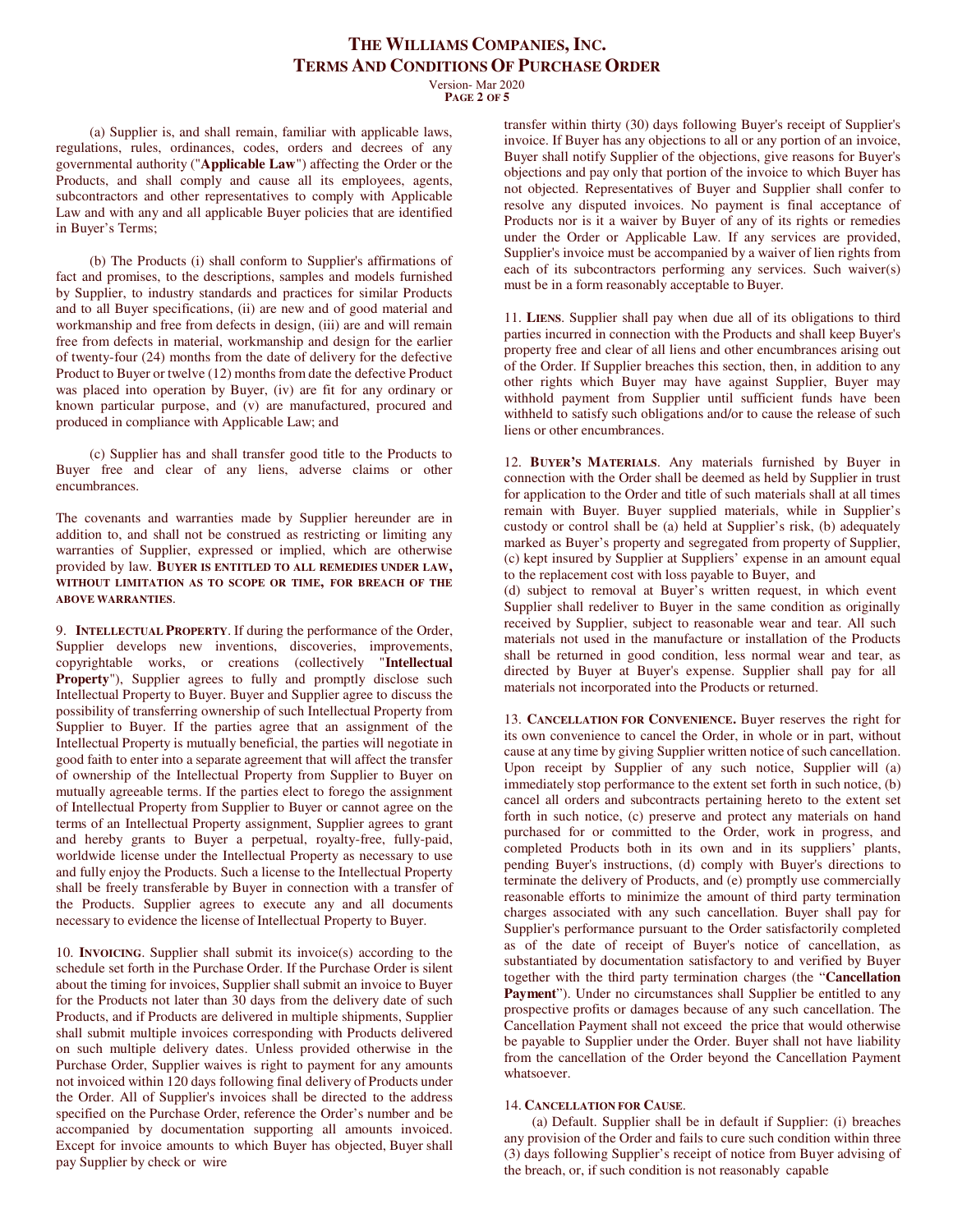Version- Mar 2020 **PAGE 3 OF 5**

of being cured within such time, fails to commence a cure during such three (3) day period and promptly and thereafter in a continuous fashion diligently pursue the cure; (ii) makes an assignment for the benefit of creditors or consents to or acquiesces in the appointment of a receiver, liquidator, fiscal agent, or trustee; or (iii) becomes insolvent or enters into a voluntary or involuntary bankruptcy or receivership (singularly and collectively, a "**Default**").

(b) Remedies. If Supplier is in Default, Buyer may, in its sole discretion, avail itself of any or all of the following remedies: (i) elect not to pay Supplier for any monies due for the purpose of set off against and to the extent of Buyer's damages caused by Supplier's Default, (ii) terminate or suspend Supplier's performance hereunder, in whole or in part, effective immediately upon Supplier's receipt of Buyer's notice thereof, or (iii) pursue and enforce any and all other rights or remedies of Buyer hereunder or available under Applicable Law.

(c) Wrongful Cancellation. If a court or arbitrator should determine that Buyer's alleged cancellation for cause was wrongful, then Buyer's cancellation shall be considered cancellation for convenience subject to Section 13.

15. **INDEMNITY**. In this Section 15, "Claims" means every claim, demand, cause of action, liability, loss or expense of any kind (including, without limitation, penalties, interest and actual court costs, expert fees, and attorney fees) for personal injury (including death), property damage and any other damage, loss or expense.

(a) Supplier shall, at its sole expense, indemnify, hold harmless and defend Buyer and its affiliates and their respective directors, officers, employees, representatives, and agents from and against all Claims to the extent arising from 1) Supplier's failure to comply with Supplier's obligations hereunder; or 2) acts or omissions of employees, subcontractors or agents of Supplier in the performance of the Order or at the premises owned or controlled by Buyer; or 3) defects in the Products.

(b) Supplier shall, at its sole expense, indemnify, hold harmless and defend Buyer and its affiliates and their respective directors, officers, employees, representatives, and agents from and against all Claims arising from or related in any way to alleged infringement of trademarks, copyrights, patent rights or of any kind of trade secret or other legally protected property right arising from the use, ownership or disposition of Products (other than materials provided by Buyer). If any such Products are held to constitute infringement or their use, ownership or disposition is enjoined, Supplier, shall secure the right for Buyer to continue to use such Products by suspension of the injunction, by procuring for Buyer a license or otherwise. If Supplier is unable within a reasonable time to secure such right for Buyer, Supplier shall at the option of Buyer and at Supplier's own expense either replace such Products with non- infringing Products, or modify them so that the Products become non- infringing, or remove the infringing Products and refund all sums paid therefor.

(c) Buyer shall, at its sole expense, indemnify, hold harmless and defend Supplier and its affiliates and their respective directors, officers, employees, representatives, and agents from and against all Claims to the extent arising from 1) Buyer's failure to comply with Buyer's obligations hereunder; or 2) acts or omissions of employees, subcontractors or agents of Buyer in the performance of the Order or at the premises owned or controlled by Supplier.

(d) The indemnifications set forth in this Section 15 shall survive acceptance of the Products by Buyer and payment therefor.

(a) As to Buyer, strikes, fires, accidents or other causes beyond the reasonable control of Buyer, which affect Buyer's ability to receive and use the Products, shall entitle Buyer to (i) suspend acceptance of delivery of all or any part of the Products, which suspension shall be effective upon Supplier's receipt of Buyer's notice thereof and without expense, penalty or cost to Buyer, and/or

(ii) cancel the Order as a result of such suspension causes, in which case, Section 13, Cancellation for Convenience, shall apply.

(b) As to Supplier, strikes, fires, accidents or other causes beyond the reasonable control of Supplier, which affect Supplier's ability to perform under the Order ("Supplier Force Majeure"), shall entitle Supplier to suspend its obligation to perform the Order to the extent affected. Supplier shall notify Buyer of the occurrence of any Supplier Force Majeure as soon as practicable, but not later than three

(3) days after Supplier first becomes aware of (i) the occurrence of the event or (ii) the likelihood of an occurrence of such event. If such Supplier Force Majeure is reasonably anticipated by Buyer to result or actually results in a suspension of longer than forty-five (45) days from the date of Supplier's notice to Buyer (or such shorter time as is material to any schedule set forth on the Purchase Order) Buyer shall have the right to cancel the Order effective immediately upon notice to Supplier. Any such cancellation shall be without expense, penalty or cost to Buyer with regard to any Products not delivered prior to the date of such cancellation. Unless and until Buyer exercises such right of cancellation, Supplier shall continuously and diligently use reasonable efforts to overcome as quickly as possible the effects of the Supplier Force Majeure. If the Order is not so cancelled, the date of delivery of Products will be extended by a period of time reasonably necessary to overcome the effect of such Supplier Force Majeure.

17. **CONFIDENTIALITY**. Supplier shall (a) not advertise or publish, in any manner, that Buyer has placed the Order, (b) maintain as confidential and proprietary all information provided by Buyer pursuant to the Order ("**Buyer's Information**") and not divulge or disclose any of Buyer's Information to third parties without the prior written consent of Buyer, (c) not use any of Buyer's Information to the detriment of Buyer or the benefit of third parties, and (d) return all of Buyer's Information to or as directed by Buyer upon termination or expiration of the Order or as otherwise requested by Buyer.

18. **AUDIT**. Buyer shall have the right to inspect and audit at all reasonable times Supplier's accounts and records pertaining to the Products and Supplier's performance under and compliance with the Order. Such right shall continue for a period of twenty-four (24) months following the delivery and acceptance of the Products by Buyer. Supplier shall obtain a similar right to permit Buyer to inspect and audit the accounts and records of any subcontractor. Supplier and its subcontractors are obligated to retain such accounts and records for at least twenty-four (24) months following the delivery and acceptance of the Products by Buyer.

19. **INSURANCE FOR SERVICES**. To the extent that the Order provides for the Supplier to perform services on Buyer's location or a third party's or public location other than or in addition to the delivery of goods, such as, but not limited to, Product installation at Buyer's destination, Supplier shall obtain and maintain throughout the term of the Order, at Supplier's sole expense and with insurance companies having at least an A.M. Best A-VIII rating (or equivalent, if not rated by A.M. Best) and authorized to do business in the jurisdiction in which the services are to be performed, insurance coverage of the types and limits described below. If Supplier hires a subcontractor to provide any or a portion of such services, then Supplier warrants that, as a part of the subcontract, subcontractor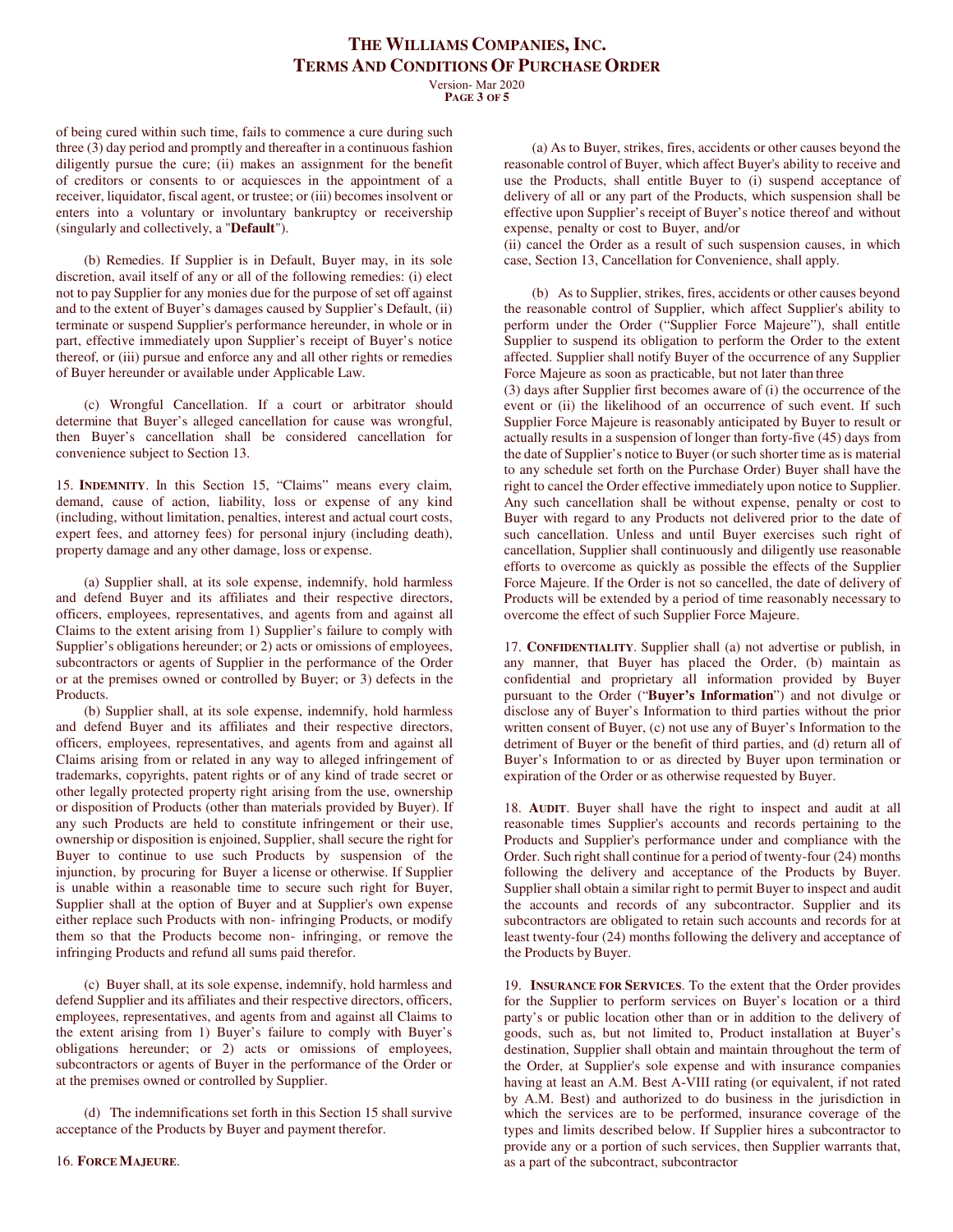Version- Mar 2020 **PAGE 4 OF 5**

shall obtain and maintain the same insurance coverage of the types and limits as required of Supplier and meeting all other requirements of this section applicable thereto. The limits set forth below are minimum limits and will not be construed to limit Supplier's liability. The required liability insurance can be met under a primary or an excess policy or any combination thereof. All costs and deductible amounts will be for the sole account of Supplier.

(a) Workers' Compensation insurance complying with the laws having jurisdiction over each employee, whether or not Supplier is required by such laws to maintain such insurance, and Employer's Liability with limits of \$500,000 each accident, \$500,000 disease each employee, and \$500,000 disease policy limit. If services to be rendered are in North Dakota, Ohio, Washington, Wyoming or West Virginia, Supplier will participate in the appropriate state fund(s) to cover all eligible employees and provide a stopgap endorsement.

(b) Commercial or Comprehensive General Liability insurance on an occurrence form with a combined single limit of \$1,000,000 each occurrence, and annual aggregates of \$1,000,000, for bodily injury and property damage, including coverage for premises- operations, blanket contractual liability, broad form property damage, personal injury liability, independent contractors, products/completed operations, sudden and accidental pollution and, if applicable, deletion of any explosion, collapse and underground exclusion.

(c) Automobile Liability insurance complying with any regulatory body having jurisdiction, or a combined single limit of \$1,000,000 each occurrence for bodily injury and property damage, whichever is the greater, but to include coverage for all vehicles used in performance of services related to the Order, whether owned, nonowned, or hired.

In each of the above described policies, the Supplier and its subcontractors agree to waive and will require their insurers to waive any rights of subrogation or recovery they may have against Buyer and its affiliated companies. Under the policies described in (b) and

(c) Above, Buyer and its affiliated companies will be named as additional insureds as respects services to be performed related to the Order. Any cost associated with naming these additional insureds will be for the sole account of the Supplier or its subcontractors as the case may be, but not Buyer. Such policies will be primary insurance with respect to Buyer and its affiliated companies, and any other insurance maintained by Buyer or its affiliated companies is excess and not contributory with this insurance. Non-renewal or cancellation of policies described above will be effective only after written notice is received by Buyer from the insurance company thirty (30) days in advance of any such non-renewal or cancellation. Prior to rendering any services related to the Order, the Supplier or its subcontractors as appropriate shall deliver to Buyer certificates of insurance evidencing the existence of the insurance required above. If the insurance policies described in this section are not obtained and maintained as provided, Buyer shall have the right to immediately terminate the Order, or to suspend delivery of the Products until such time as the obligations of this section are satisfied, without any liability to Supplier.

20. **SURVIVAL**. The indemnities, representations and warranties set forth in the Order shall survive the termination or expiration of the Order and continue in full force and effect.

21. **THIRD PARTY BENEFICIARIES**. Except as otherwise provided in the Order, nothing in the Order provides any legal rights to, or create any liability on the part of, anyone not executing the Order.

22. **SEVERABILITY**. If any provision of the Order is partially or completely unenforceable due to Applicable Law, then, at Buyer's option, either (i) such provision shall be deemed amended to the extent necessary to make it enforceable, if possible, and if not possible, shall be deemed deleted, or (ii) Buyer may cancel the Order pursuant to Section 13, Cancellation for Convenience. If any provision is so deleted, then the remaining provisions shall remain in full force and effect.

23. **WAIVER**. No delay or omission by Buyer exercising any right or remedy shall constitute a waiver of such right or remedy, or prejudice the right of Buyer to enforce such right or remedy at any subsequent time.

24. **ASSIGNMENT**. Neither the Order nor any part hereof nor any right, duty or obligation hereunder may be transferred, assigned, delegated or subcontracted by Supplier without Buyer's prior written consent. However, Buyer may assign, delegate or transfer any or all rights, duties or obligations under the Order. The Order shall be binding upon and inure to the benefit of the respective successors and permitted assigns of the parties hereto.

25. **RELATIONSHIP**. Supplier is an independent contractor and no past relationships or course of dealings between the parties shall affect its status as an independent contractor. All persons engaged by Supplier or Supplier's subcontractors in connection with the Order shall be deemed to be Supplier's agents or employees and not Buyer's agents or employees.

26. **GOVERNING LAW**. The rights and obligations arising under the Order shall be governed and construed in accordance with the laws of the state of the Delivery Point, without giving effect to choice of law principles thereof that would result in the application of the laws of another jurisdiction. To the fullest extent permitted by law, each party hereby irrevocably waives its right to any jury trial with respect to any dispute arising under, in connection with, or related to any Order

27. **DRUG-FREE WORKPLACE**. Supplier understands that Buyer maintains a workplace free of drug and alcohol as is required by law. Furthermore, Supplier covenants that Supplier has, and in regard to Supplier's agents, representatives, employees and subcontractors will implement and enforce, Supplier's own policies and procedures to ensure maintenance of drug and alcohol free workplaces at least in compliance with Applicable Law.

28. **USE OF FUNDS**. Supplier shall not use any funds received under the Order for any purpose prohibited by Applicable Law, including without limitation the Foreign Corrupt Practices Act. Supplier agrees not to pay any commission, fee or rebate to any employee of the Buyer, nor favor any employee of the Buyer with gifts or entertainment of significant cost or value.

29. **HEALTH SAFETY & THE ENVIRONMENT**. Supplier shall perform any service included within the Products in a safe and environmental conscientious manner taking all reasonable and necessary action, including but not limited to those required by Applicable Law, any Buyer site specific policies and prudent industry practices to protect persons, property and the environment. Supplier shall keep any services work site free from waste and unnecessary materials accumulations. Supplier shall provide Buyer with prior written notice of any hazardous materials proposed to be used in such services, and usage of such materials shall be subject to Buyer's consent, which may not be unreasonably withheld. Supplier shall not discharge or release hazardous material to the environment in the course of performing services. Supplier shall be solely responsible